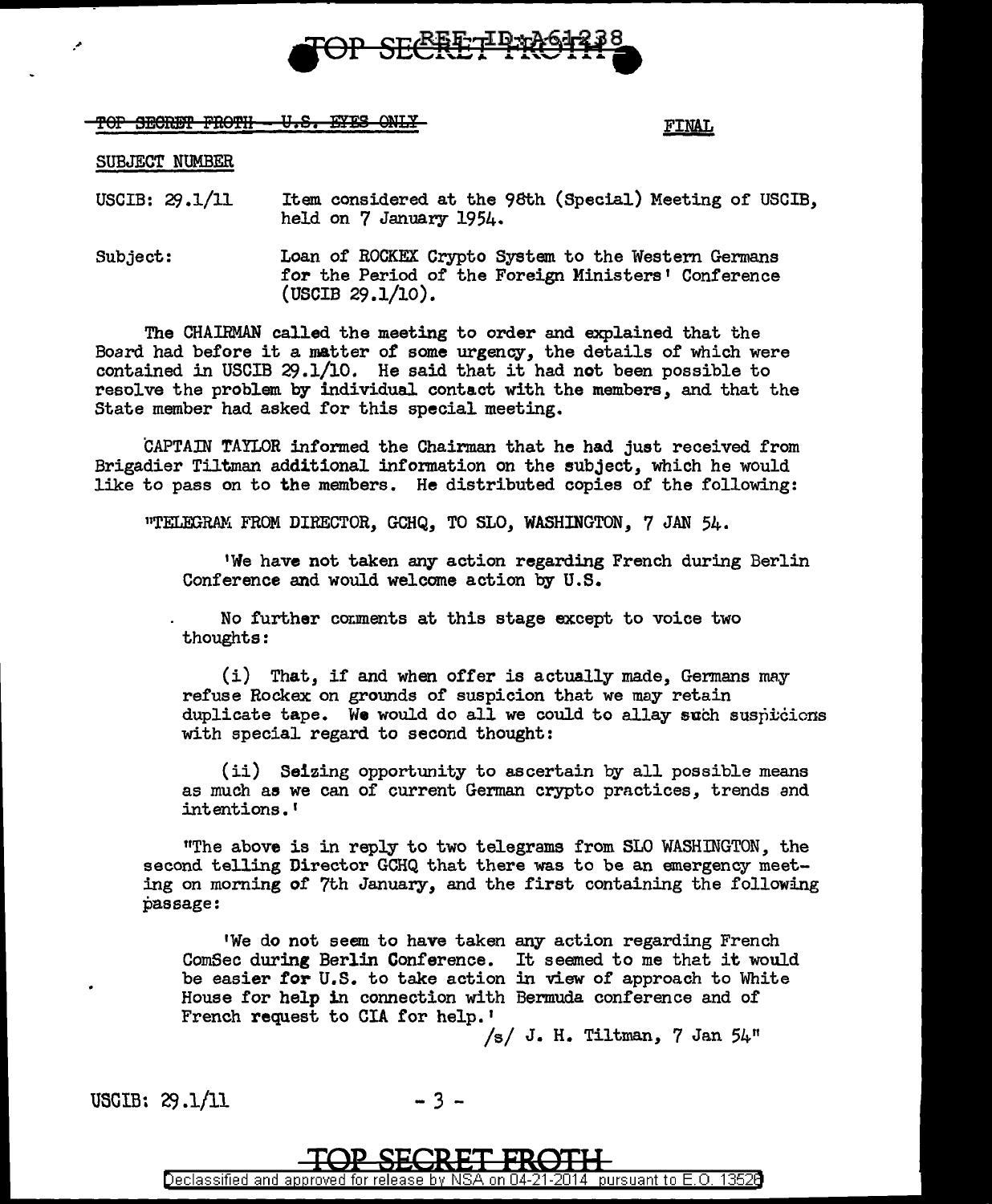

 $\frac{1}{\sqrt{10}}$   $\frac{1}{\sqrt{10}}$   $\frac{1}{\sqrt{10}}$   $\frac{1}{\sqrt{10}}$   $\frac{1}{\sqrt{10}}$   $\frac{1}{\sqrt{10}}$   $\frac{1}{\sqrt{10}}$   $\frac{1}{\sqrt{10}}$   $\frac{1}{\sqrt{10}}$   $\frac{1}{\sqrt{10}}$   $\frac{1}{\sqrt{10}}$   $\frac{1}{\sqrt{10}}$   $\frac{1}{\sqrt{10}}$   $\frac{1}{\sqrt{10}}$   $\frac{1}{\sqrt{10}}$   $\frac{1}{\sqrt{10$ 

PL 86-36/50 USC 3605

USCIB: 29.1/11

The members noted the above information.

The CHAIRMAN invited Mr. Armstrong to present the views of his Department.

Mr. Armstrong, after expressing the concern of his Department in this matter, made the following presentation:

"The purpose of the UK proposal is not clear. The stated reason of a

"In the absence of overriding necessity, the act of giving

USCIB:  $29.1/11$ 

$$
-4 -
$$

## **TOP SECRET FROTH**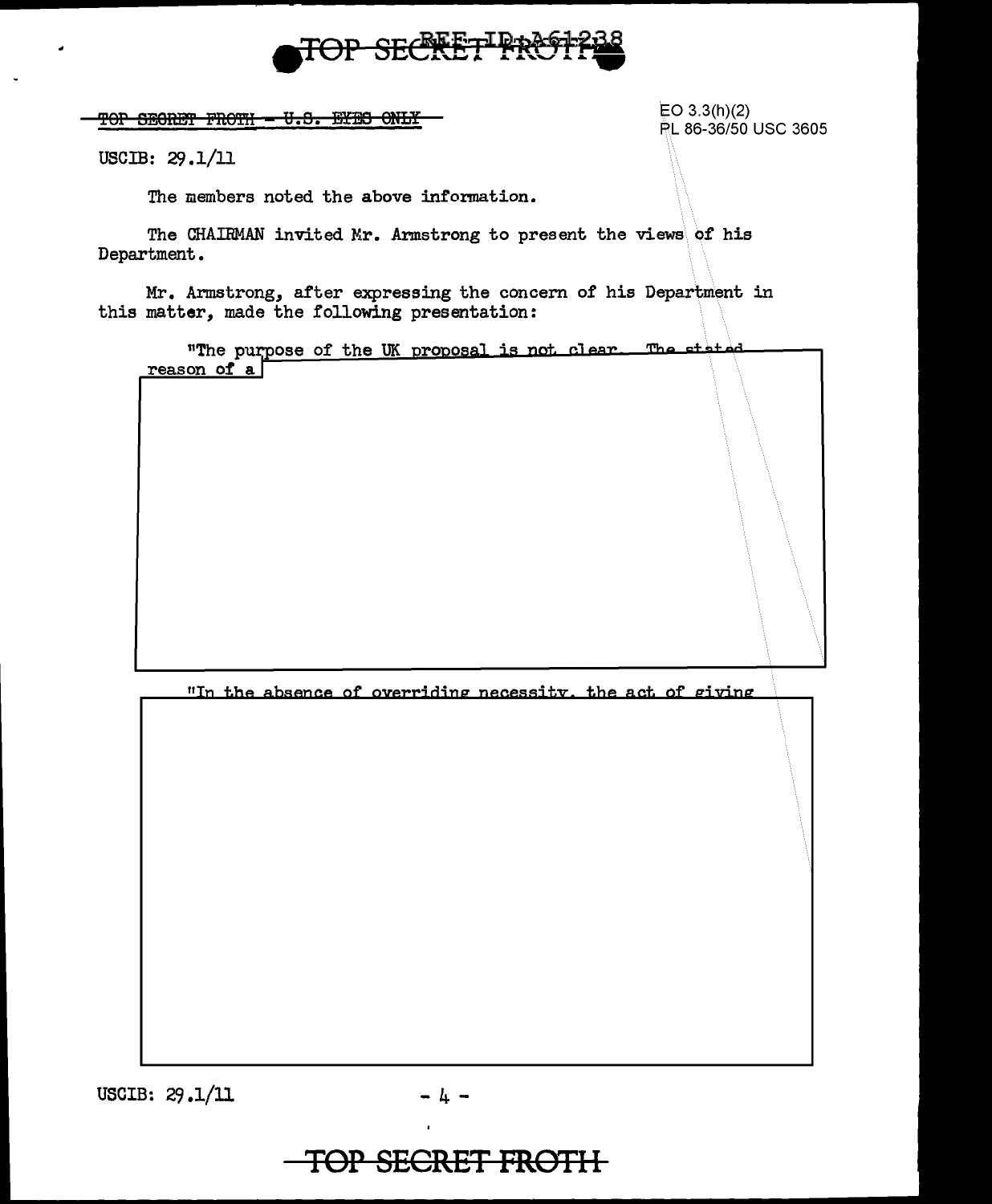

TOP SECRET FROTH - U.S. EYES GNLY

USCIB: 29.1/11

The members held a lengthy and detailed discussion of the implications and possible involvements of the proposed U.K. action, following which a draft reply to Brigadier Tiltman, prepared by the Executive Secretary, was considered.

The Board also discussed at some length the implications of French communications security during the Berlin Conference and what action, if any, should be taken by the U.S. in this regard, bearing in mind the opening sentence of the 7 January 1954 communication from Brigadier Tiltman referred to above. It was agreed that the Board should inform the British that we had this matter under study and would advise them of any action contemplated. In addition, the State Department member,, Mr. Armstrong, was asked by the Chairman to assess the risks to the success of the Conference and to the security of the U.S. which may be expected to arise from the insecurity of French communications and report to the Board his views on this matter together with any recommendations he might see fit to make.

Regarding a specific reply to the U.K. Memorandum (USCIB 29.1/10), the Board ultimately agreed that NSA and State representatives would meet with the Executive Secretary to amend the draft reply to Brigadier Tiltman along lines indicated by the Chairman, based upon the Board's discussion.

DECISION: (7 January 1954) The decision reached by USCIB in this matter is reflected in the following memorandum, which was approved by the NSA and State representatives as agreed in advance by the Board and forwarded to Brigadier Tiltman:

"MEMORANDUM FOR THE SENIOR U.K. LIAISON OFFICER:

Subject: Loan of ROCKEX to Bonn Government for Use During Foreign Ministers' Conference.

Reference: Director, GCHQ Message Number 051420Z/l/54.

1. The request contained in the reference, which was referred to USCIB by the Director, NSA, was considered by our Board at a Special Meeting this date.

2. The Board is unable to perceive what cryptologic advantages are to be gained and would appreciate the U .K. view in that regard. The proposal raises certain questions in the minds of our members, many of which would, no doubt, be answered by a more complete statement of the reasons for this

USCIB:  $29.1/11$  - 5 -

## **TOP SECRET FROTH**